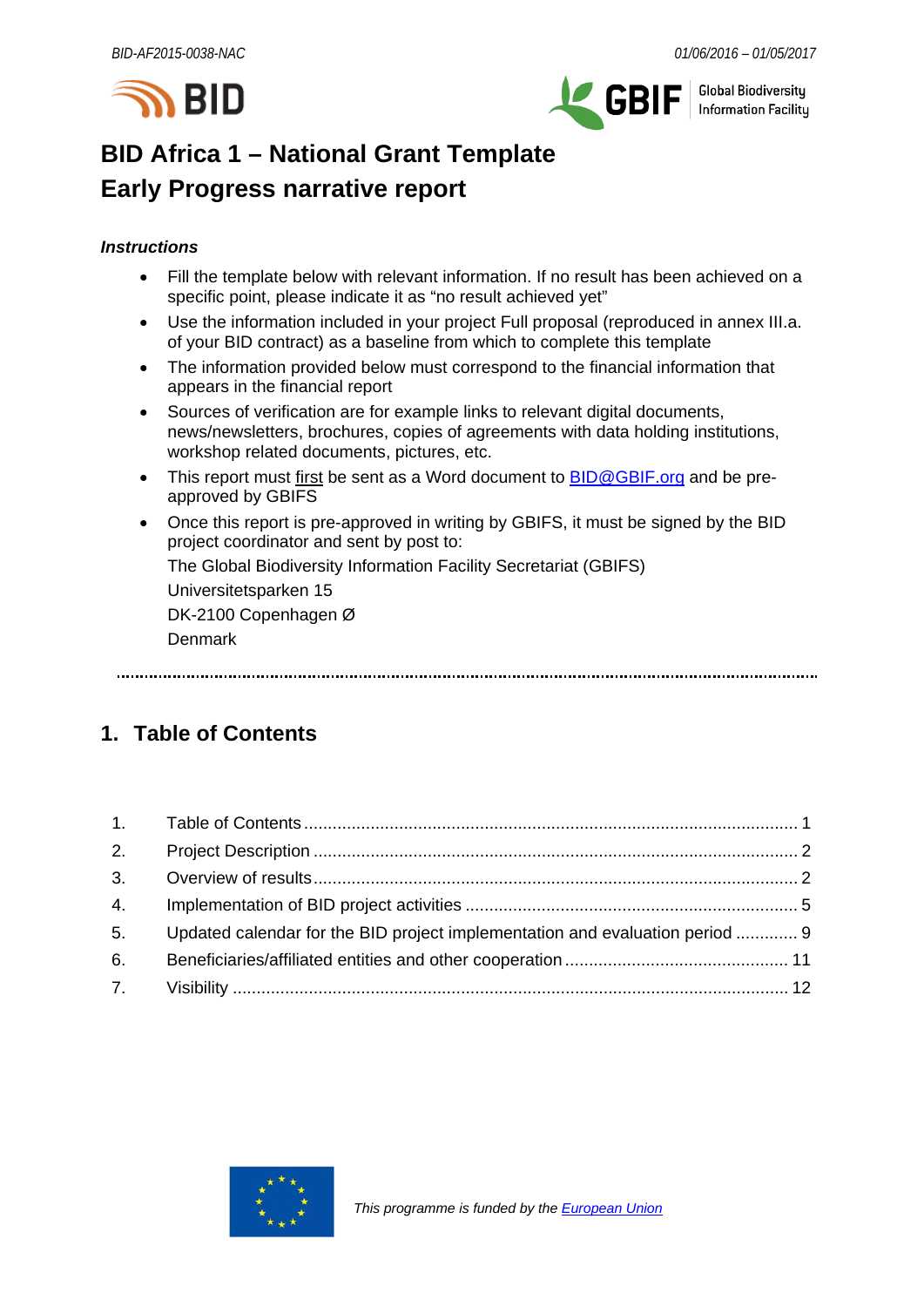



# <span id="page-1-0"></span>**2. Project Description**

- **2.1. Project Coordinator: Institution/network/agency name:** Herbier National du Gabon
- **2.2. Main contact person and role:** Nestor ENGONE OBIANG (Curator of Herbier National du Gabon), coordinator of project
- **2.3. BID proposal identifier:** BID-AF2015-0038-NAC
- **2.4. Project title:**

Support for data collection of plant biodiversity in Gabon

- **2.5. Start date and end date of the reporting period:** 01/06/2016-01/12/2018 (this date was modified according the revised schedule after the herbarium building destruction)
- 2.6. **Country in which the activities take place:** Gabon

# <span id="page-1-1"></span>**3. Overview of results**

**3.1. Executive summary**

*Give a short summary of the activities implemented and the outcomes of the project for the reporting period (no more than ½ page)*

The principal initial objective of this project aimed to mobilize as much data as possible on the floristic diversity of Gabon, by combining specimen information with forest inventory data and the content of the published data in order to create database and to the made available it to public. This database had to serve as a powerful support tool to help governmental and non-governmental organizations to develop effective strategies for a sustainable management of the biodiversity. Three main goals was identified in this project statement (Establish or strengthen national biodiversity information facilities, Increase available biodiversity data, within and beyond the grant period, Apply biodiversity data in response to national priorities).

To achieve these objectives and in the strict respect of the proposed schedule, the following activities have already been implemented for this period according to the revised schedule:

- 1. **Organization of project activities launch workshop**. This workshop that contained 25 persons which came from 7 different institutions aimed to explain the goals and the expected outcomes of the BID project.
- 2. **Participation to the BID Capacity Enhancement workshop**. This workshop took place in Kigali (Rwanda), from August 22th to 25th and was related to the Biodiversity Information for Development (BID) programme, which is supported at the national herbarium of Gabon and funded by the European Union in the ACP and sub-Saharan regions. The overall objective was to contribute to enhancing the capacity of the BID project team and plan/implement biodiversity data publishing efforts effectively and according to GBIF standards.
- 3. **Physical inventory of specimen present at the Herbier National du Gabon**. Since august 2016, 27000 were counted and about 24000 of them are repertoried int the BRAHMS database. The 3000 others will subject to Rapid Data Entry (RDE) for their integration in the BRAHMS.
- 4. **Digitalization of forest inventory data**. Data come from IRET for the moment. The implementation of this activity allowed to digitalize 254 sampling data (permanent plots and transects) with more than 50 000 trees for which diameter is superior of 10 cm and about 300 species for the moment. The final goal is to obtain about 400 sampling data before the end of the project.

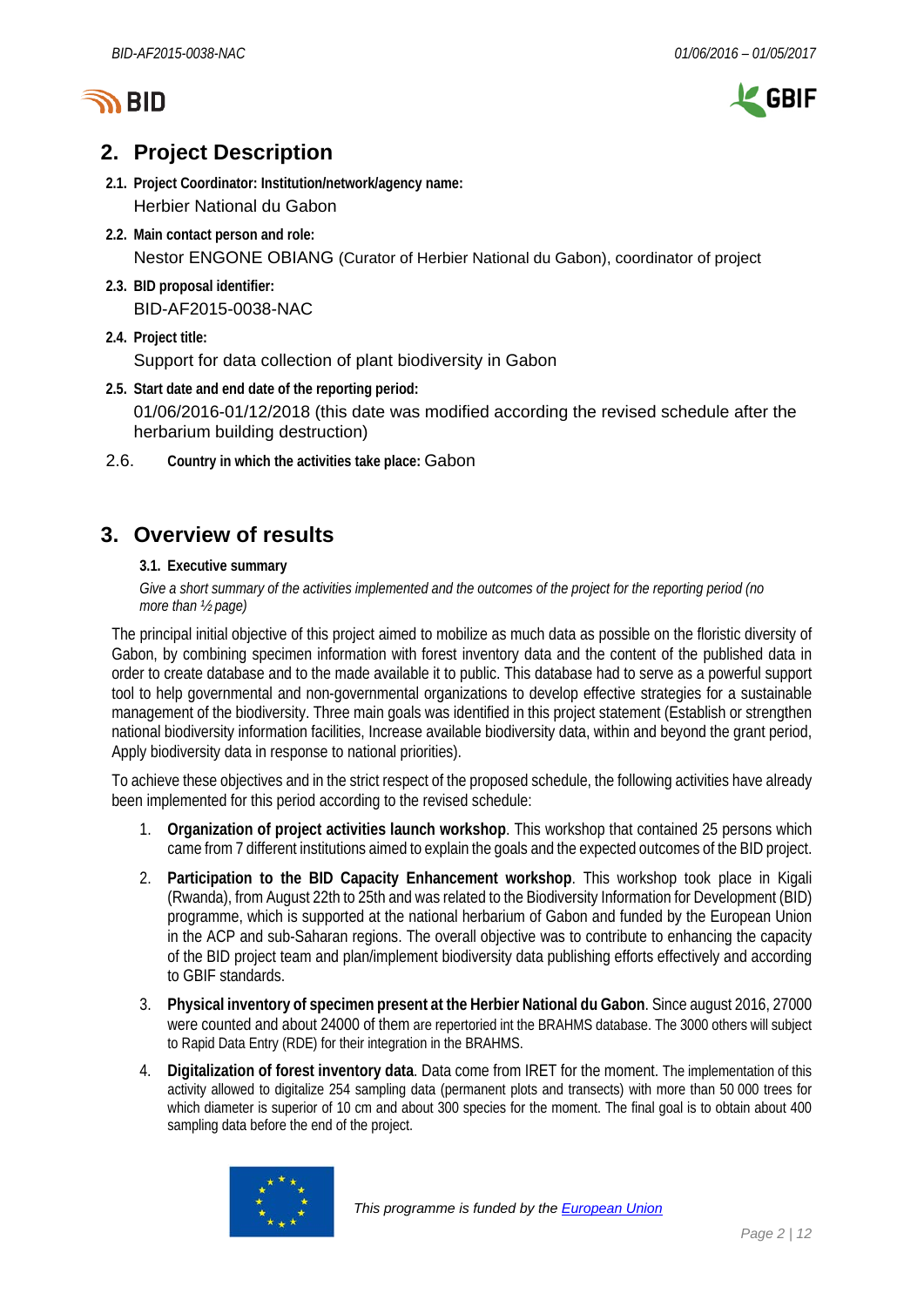



- 5. **Oral communication in the Agence Nationale des Parcs Nationaux du Gabon about the data digitalization**. By Pulchérie to explane the goals of Kigali workshop.
- 6. **Meeting with the ENEF's partners**. To visit their local herbarium (foundation Chris Wilks)
- **3.2. Progress against expected milestones:**

| Expected milestones/activities                                                                                                                                      | Completed?<br>Yes/No | <b>Explanatory notes</b>                                                                                                                                                                       | Sources of<br>verification                                  |
|---------------------------------------------------------------------------------------------------------------------------------------------------------------------|----------------------|------------------------------------------------------------------------------------------------------------------------------------------------------------------------------------------------|-------------------------------------------------------------|
| Completed capacity self-assessment<br>questionnaire for national biodiversity<br>information facilities<br>(www.gbif.org/resource/82277).                           | Yes                  | The national capacity self<br>assessment questionnaire has<br>been completed                                                                                                                   | Mail sent to<br>BID@gbif.org<br>05/08/2016                  |
| At least three national data publishing<br>institutions are registered with GBIF.org<br>For registered data publishers see:<br>http://www.gbif.org/publisher/search | <b>No</b>            | Ours institutions are not yet<br>visible in GBIF.org                                                                                                                                           |                                                             |
| At least one person from the project team<br>has completed the certification process<br>following the first BID Capacity<br>Enhancement workshop                    | Yes                  | Participation of our team<br>member to the BID Capacity<br>Enhancement workshop that<br>took place in Kigali (Rwanda),<br>from August 22th to 25th                                             | Pulchérie<br><b>BISSIENGOU</b><br>bissiengou p@y<br>ahoo.fr |
| Knowledge dissemination activities have<br>been scheduled following the first BID<br>Capacity Enhancement workshop                                                  | Yes                  | Oral presentation was done in<br>Agence Nationale des Parcs<br>Nationaux du Gabon by<br>Pulchérie to explane the goals<br>of Kigali workshop. Different<br>types of data was also<br>presented | Meeting List of<br>presnece<br>(10.03.2017)                 |

# **3.3. Datasets published on GBIF.org**

*If the dataset is not yet published, please indicate the name of the institution that is expected to host the data when published in the column "DOI or URL/Planned hosting institution". Add as many rows as needed.*

| Dataset title | Publishing<br><i>institution</i>    | DOI or<br><b>URL/Planned</b><br>hosting institution | Date/expected<br>date of<br>publication | <b>Explanatory notes</b>                                                                                                                                                               |
|---------------|-------------------------------------|-----------------------------------------------------|-----------------------------------------|----------------------------------------------------------------------------------------------------------------------------------------------------------------------------------------|
| <b>HENGAD</b> | <b>Herbier National</b><br>du Gabon | Herbier National du<br>Gabon                        | 20/2/2017                               | The first portions of the<br>mobilized data will be<br>published before the final<br>deliverable to enable GBIF<br>the GBIF helpdesk to<br>evaluate the data<br>formatting and content |

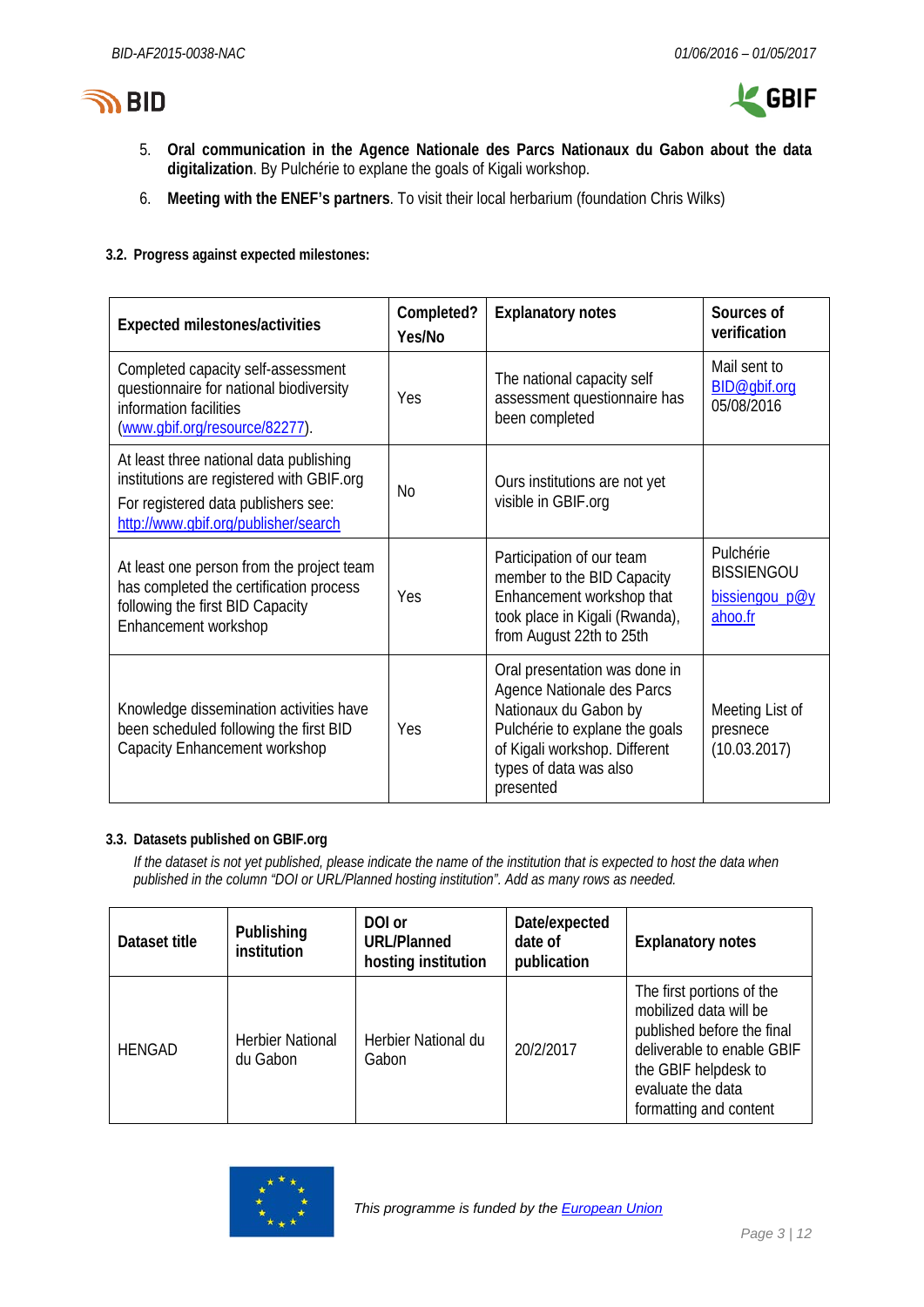



| <b>HENGAD</b> | <b>Herbier National</b><br>du Gabon | Herbier National du<br>Gabon | 1/12/2018 | One of expected<br>Deliverable of this project<br>is the herbier national du<br>Gabon database creation<br>and his connexion to GBIF<br>portal. this is only possible<br>after of all biodiversity data<br>mobilization |
|---------------|-------------------------------------|------------------------------|-----------|-------------------------------------------------------------------------------------------------------------------------------------------------------------------------------------------------------------------------|

# **3.4. Examples of use of biodiversity data available through GBIF**

*Use the table to document use or planned use of data available through GBIF as part of your project. Please provide the DOI for datasets published on GBIF or data downloaded from GBIF in the "Dataset" column. Briefly describe how the data have been used or are planned to be used in the "Data use" column (ca. 50 words). Provide the date or approximate time frame in months for the use or planned use in the "Date/time frame" column. Please provide links to any documents or webpages documenting the use in the "Sources of verification" column. Add as many rows as needed.*

| <b>Dataset</b> | Data user                             | Data use                                               | Date/time<br>frame      | Sources of verification                                              | <b>Notes</b>                                                               |
|----------------|---------------------------------------|--------------------------------------------------------|-------------------------|----------------------------------------------------------------------|----------------------------------------------------------------------------|
| Gbif.org       | The members<br>of the project<br>team | -Occurrences data<br>-Taxonomic list<br>-Sampling data | 11/3/2017<br>10/04/2017 | https://github.com/gbif/ipt/w<br>iki/samplingEventData#tem<br>plates | To see how to fill<br>the occurrences<br>data and<br>sampling data<br>form |

# **3.5. Events organized as part of the project**

*List all the events that have been organized as part of your project. Please provide links to any documents or webpages documenting the use in the "Sources of verification" column. Add as many rows as needed.*

| <b>Full title</b>                         | Organizing<br>institution           | <b>Dates</b>    | Number of<br>participants | Sources of<br>verification                                                                                                |
|-------------------------------------------|-------------------------------------|-----------------|---------------------------|---------------------------------------------------------------------------------------------------------------------------|
| BID project activities<br>launch workshop | <b>Herbier National</b><br>du Gabon | 27th July 2016  | 25                        | -Report of BID project<br>activities launch<br>workshop<br>-List of present<br>persons<br>-Power point of<br>presentation |
| Meeting about data<br>digitization        | <b>Herbier National</b><br>du Gabon | 10th Marsh 2017 | 8                         | List of present<br>persons                                                                                                |

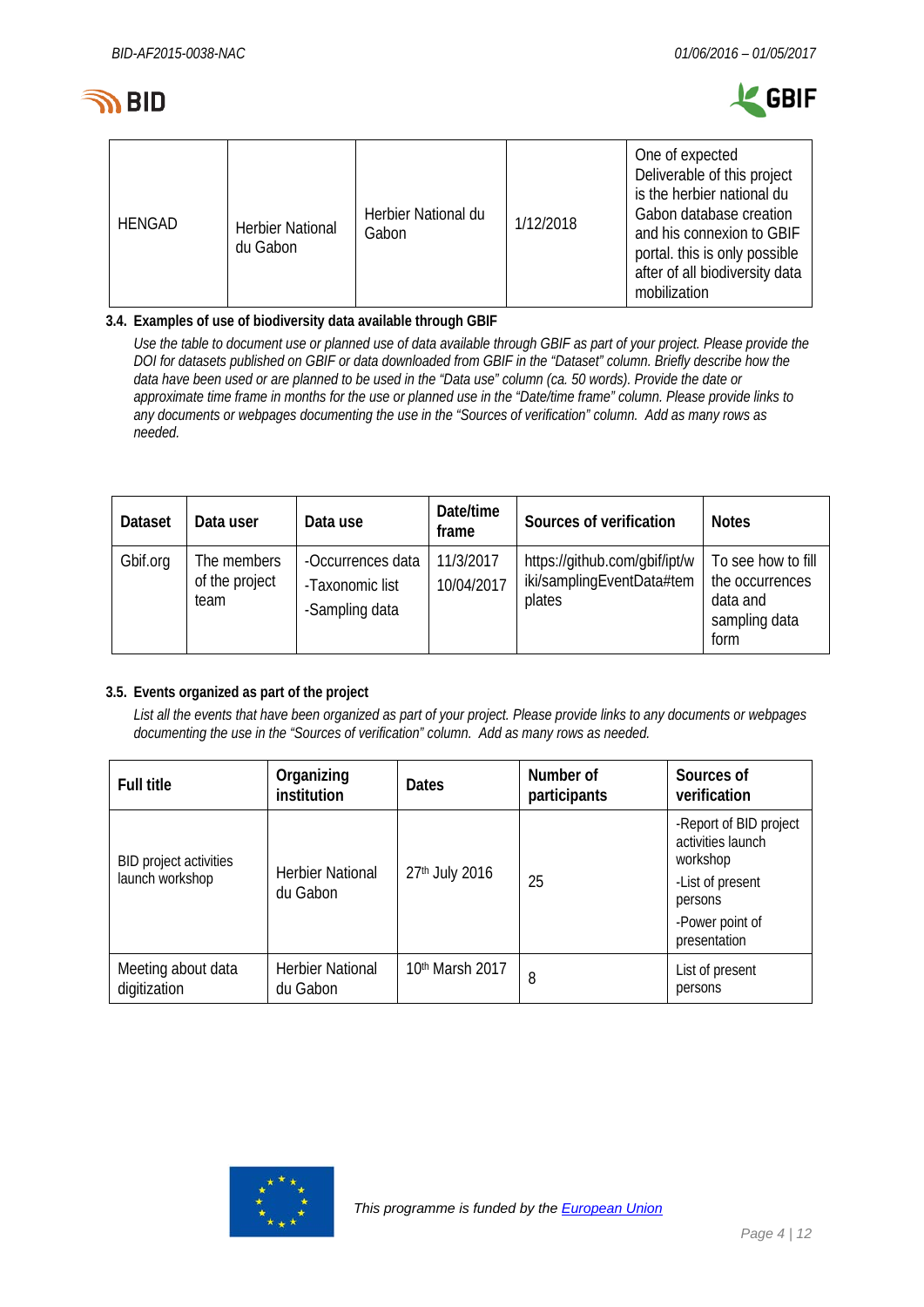# **জ BID**



# <span id="page-4-0"></span>**4. Implementation of BID project activities**

*Refer to section 2.2 "Deliverables, activities and reporting criteria" in your BID full proposal. Provide updates on each of the activities using the reporting criteria and other sources of verification as appropriate. Sources of verification are for example links to relevant digital document, news, newsletter, brochures, copies of agreements with data holding institutions, workshop related documents, pictures, etc.*

# **4.1. Goal 1: Establish or strengten national biodiversity information facility**

*Please use same activity name as the one given in section 2.2 "Deliverables, activities and reporting criteria" in your BID full proposal.*

The implementation of the project activities is done according to the initial biodiversity mobilization data plan. For this specific goal, three main tasks are now implemented: **i) project activities launch workshop; ii) analysis of documents containing the forest inventory data; iii) the counting of the physical specimens really present in the herbier national du Gabon**.

# *Activity 1 name*: Organization of project activities launch workshop

National meetings with the public and private administration have been suggested like one of objectives in the full proposal to mobilize the different data types. Thus, a workshop was organized on July 27, 2016 in the meeting room of the ex Herbier National du Gabon (HNG) building, from 9 am to 3 pm. The purpose of this meeting was to edify the participants on the objectives and expected outcomes of the project. The workshop consisted of 25 participants from seven institutions, six from the public sector and one from the private sector : Agence Nationale des Parcs Nationaux (ANPN); Institut de Pharmacopée et de Médecine Traditionnelle (IPHAMETRA); Institut de Recherche en Agronomie et Foresterie (IRAF); Institut de Recherche en Ecologie Tropicale (IRET) ; Ministère de la Protection de L'Environnement et des Ressources naturelles de la Forêt et de la Mer ; PIN/JACA)[1;](#page-4-1) Université des Sciences et Techniques de Masuku (USTM). Following the presentation of the four statements, the discussions resulted in the following recommendations:

- Undertake administrative procedures with the partners to access their data (MINEF, Forest managers...)
- Consultation of all digital libraries on floristic biodiversity in Gabon
- Make an inventory of the collections and bibliographic background of the herbarium

Take measures to ensure the reliability of forest inventory data (find objective criteria for retaining information to be included in the database).

# **4.2. Description of any implementation during the reporting period**

The workshop began with the presentation of the welcome message from the Curator of the National Herbarium of Gabon and Project Coordinator who also briefly presented the general context of the project. Then, a workshop office was set up. Thus, on the proposal of the coordinator of the project, Mr. LEBAMBA Judicaël was brought to the head of this office by acclamation. His main task was to direct the work of the workshop during the day. Four oral presentations were made:

- 1. DETAILED PRESENTATION OF THE GBIF / BID PROJECT by Nestor ENGONE OBIANG (HNG/BID)
- 2. BOTANICAL RESEARCH AND HERBARIUM MANAGEMENT SYSTEM (BRAHMS) by BISSIENGOU Pulchérie (HNG)
- 3. DATABASE RESEARCH AUTHORIZATIONS by Aurélie Flore KOUMBA PAMBO (IRAF/ANPN)
- 4. ANPN Library [\(https://www.zotero.org/groups/anpn\\_bibliotheque/items\)](https://www.zotero.org/groups/anpn_bibliotheque/items) by Kathryn JEFFERY (ANPN).

After these oral presentations, exchanges were made in plenary on two themes, the data mobilization strategy and the hosting the database. A first draft of the report was drafted immediately and read in plenary. Finally, the final word was delivered by the project coordinator and the meeting rose at 3 pm.

- List of workshop presence
- Workshop report
- Presentations slides

<span id="page-4-1"></span> <sup>1</sup> *Private Institution*

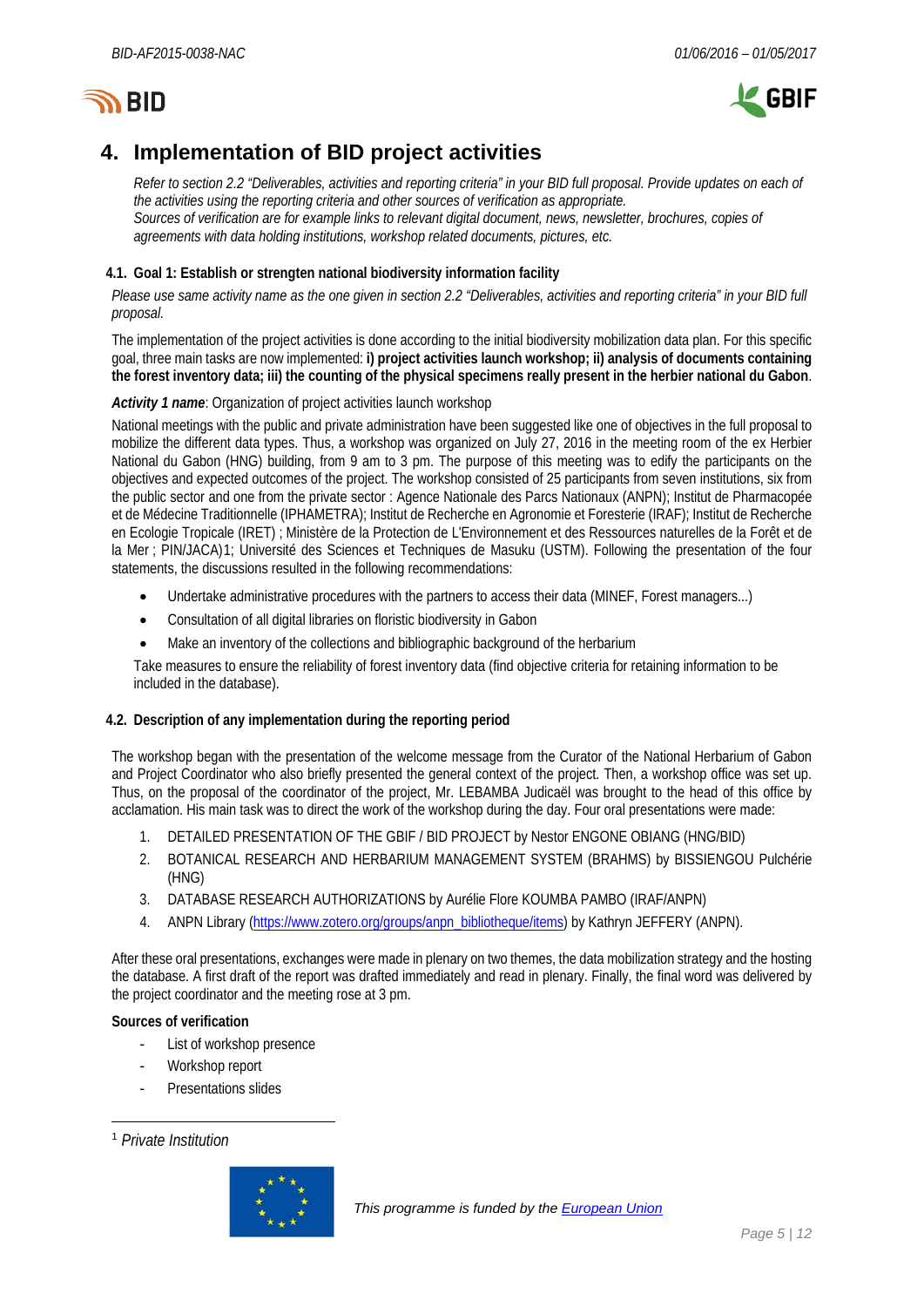



### *Activity 2 name***:** Analyze documents and forestry inventory data

The activity 2 is implemented by selecting forestry inventory data available in the bibliographic data (paper or electronic). These documents include the unpublished reports, theses and personal note book. For the moment, the following documents have already been used for data seizure:

- Balinga, M. et al. 2006. A vegetation assessment of the Waka national park, Gabon. Carpe report, Herbier National du Gabon, Limbe Botanic Garden, Missouri Botanical Garden, Wildlife Conservation Society, Forests Resources and People, Smithsonian Institution, Libreville, Gabon.
- Sunderland, T. et al. 2004. A preliminary vegetation assessment of the Mbé national park, Monts de Cristal, Gabon. Carpe report, Herbier National du Gabon, Limbe Botanical and Zoological Gardens, Missouri Botanical Garden, Forests Resources and People, Smithsonian National Zoological Park, Libreville, Gabon.
- Sosef M. S. M., Issembe Y., Bourobou Bourobou H. P., and Koopman W. J. M.: 2004 Botanical Diversity of the Pleistocene Forest Refuge Monts Doudou, Academy of Science memoir, 28, pp 17-91
- Bourobou Bourobou H, 2002- Flore et végétation de Rabi Kounga. Rapport d'Etude de la biodiversité végétale, 160 p
- Memiaghe HR, Lutz JA, Korte L, Alonso A, Kenfack D (2016) Ecological Importance of Small-Diameter Trees to the Structure, Diversity and Biomass of a Tropical Evergreen Forest at Rabi, Gabon. PLoS ONE 11(5): e0154988. doi:10.1371/journal.pone.0154988.

Other documents have also been used, notably the field note book of IRET, data from the permanent plots of the Agence Nationale des Parcs Nationaux (ANPN) and the IRET, the inventory data of the forestry companies and of the forest ministry.

#### **Description of any implementation during the reporting period**

The activites of our project began on july after the organization of the workshop to launch the project activities. The implementation of these activities was interrupted after the destruction of the Herbier National du Gabon building on end of august. The restart of the activities implementation was done after the installation of the herbarium at the Agence Nationale des parcs Nationaux offices and the obtaining of the small computer and office equipement from the ANPN manager on december. Recently, one travel have been undertaken to Makoukou from 11 to 21 of february. The aim of this mission was to visit the Ipassa herbarium and to consult the bibliographic data including the inventory data and the IRET field copy books. The implementation of this activity allowed to digitalize 254 sampling data (permanent plots and transects) with more than 50 000 trees for which diameter is superior of 10 cm and about 300 species for the moment. The final goal is to obtain about 400 sampling data before the end of the project.

#### **Sources of verification**

- The synthesis document giving the extracted number data
- The summary of the consulted bibliography

#### *Activity 3 name:* Inventory of the physical data

The physical data constitute the collections of the berbarium specimens essentially housed in the herbier national du Gabon. The other data being located at the herbarium of Ipassa (Makokou) of IRET, the herbarium of the Ecole Nationale des Eaux et forêts (ENEF) like explane in the BID full proposal (2.4).

#### **Description of any implementation during the reporting period**

The physical data counting started on december at the herbier national du Gabon. In this activity, the counting is done by family that is extracted of the brahms database and the number of the specimens counted by technician is repertoried in the note book dedicated to this actvivty. The check of the counted specimen present at the herbarium is done in the database. The counting of specimen is became one daily activity at the herbier national du Gabon untill now. In the 27000 spcimens counted, about 24 000 of them are repertoried int the BRAHMS database and the 3000 others will subject to Rapid Data Entry (RDE) for their integration in the BRAHMS database. The underlying activity is to check if the botanical specimen quoted in the old volumes of flore du Gabon exist in the database. All specimens repertoried in the BRAHMS database and phycaly absent in the Herbier National du Gabon will be traced for their localisation. As far as others herbarium is concerned, we done a first visit to herbarium of the Ecole Nationale des Eaux et Forêts (ENEF) on junuary and the number of observed specimen have been estimated to more 2000. Unfortunately there is not any database in this herbarium. However, the real counting of

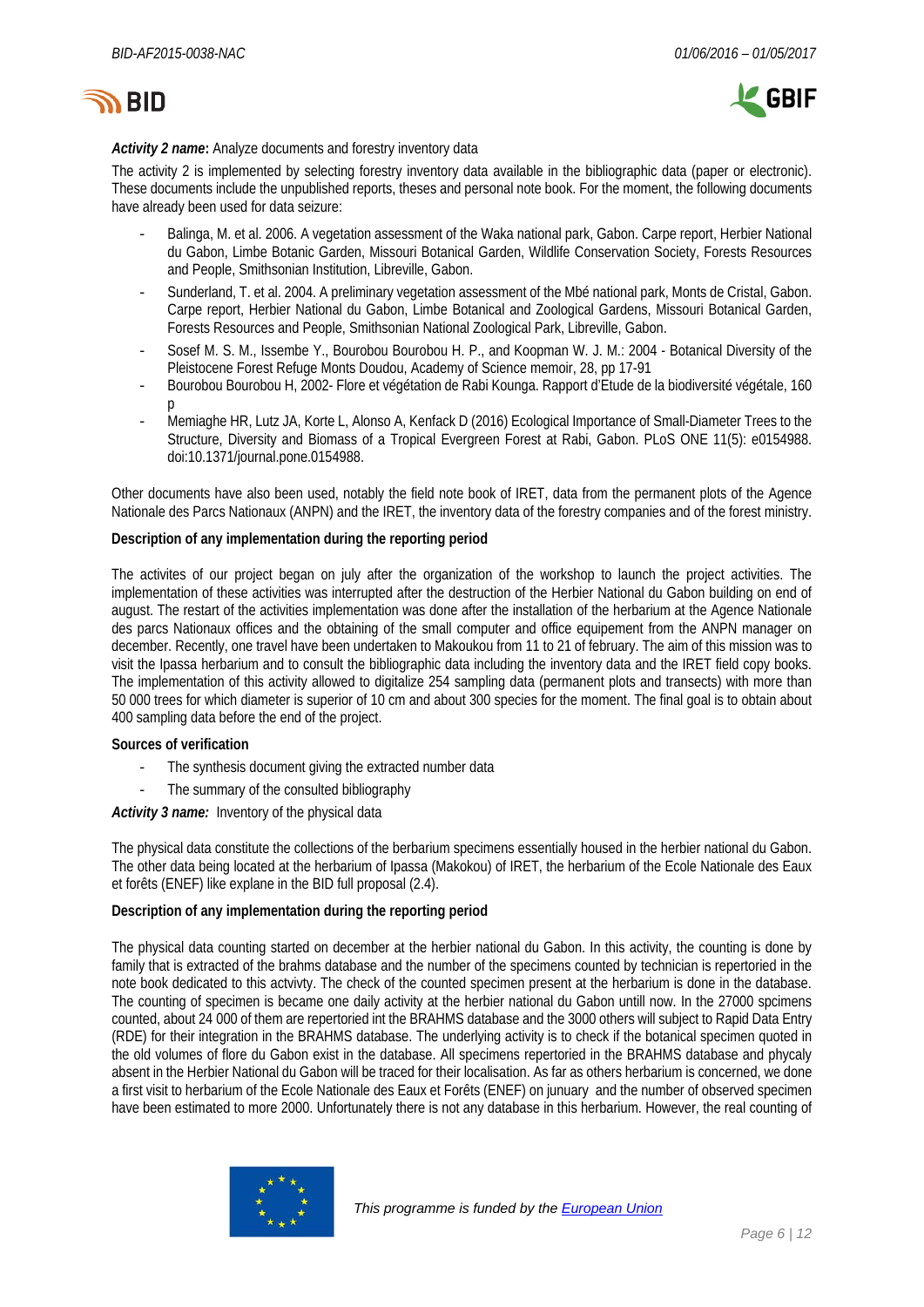



the number of specimens and the seizure of data will be made in the next steps and will be integreated in the database of the project.

The last mission of Makokou on february (from 11 to 21 of february) led to count 500 specimen in the Ipassa herbarium. The seizure of data does not not also exist. Duplicates of the most part of these specimen have been sent to herbier national du Gabon evry time the insertion was been undertaken.

### **Sources of verification**

- Activity report which mentions the number of counted physical samples at the National Herbarium of Gabon
- The counting sheet of the samples grouped by botanical family.
- Excel table of the checked specimen in the database

### **4.3. Goal 2: Increase available biodiversity data, within and beyond the grant period**

*Activity 1 name:* Repatriation and loaning of herbarium specimens

#### **Description of any implementation during the reporting period**

The activity about the counting of specimens show already the physical absence of some listed specimens in the Brahms database at the herbier national du Gabon. The associated tasks to this activity are below synthesized:

- Notify the specimens not present at the herbier national du Gabon during the specimen counting process (started on December)
- Check the presence of Gabon samples used in the description of the botanical families quoted in the old volumes of "la Flore du Gabon" in the Herbarium (started on marsh)
- Identify the traceability of these physical absent specimens (after the counting process on July)
- To check the samples present physically in the herbarium but absent in the Brahms database (started on December)
- To uundertake the loaning process of these lack specimen in the Brahms database to the others herbaria partners (after the counting process)

#### **Sources of verification**

- Note book with the daily activities synthesizing the number of absent specimens in the Herbarium
- Availability of copies of requests and emails relating to samples loans

#### *Activity 2 name:* Adding and editing a new data in the Brahms database

#### **Description of any implementation during the reporting period**

The herbarium samples collected during the field missions of the researchers and partners stored in the mounting room need to be mounted. To supply the database, the following tasks are foreseen in the project:

- Select data from Tropicos, MBG (partner of project) database (extraction done by Tariq Stévart on 16<sup>th</sup> marsh 2017 after request from project coordinator)
- Input the specimens data from the present specimens in the herbarium but that not exist in the Brahms database using Rapid Data Entry files (RDE). This activity and others below could start on July and continuous beyond the grant period
- Mounting of herbarium specimens stored in the mounting room
- Input field notes and printing labels
- Insertion of new collections from mounting room
- Input these specimens data in the Brahms database using Rapid Data Entry files (RDE)

- Presence of herbarium specimens from other national and international structure in Herbier national du Gabon
- Presence of the new mounted specimens in the herbarium
- Availability of the database extract from the MBG in the herbarium

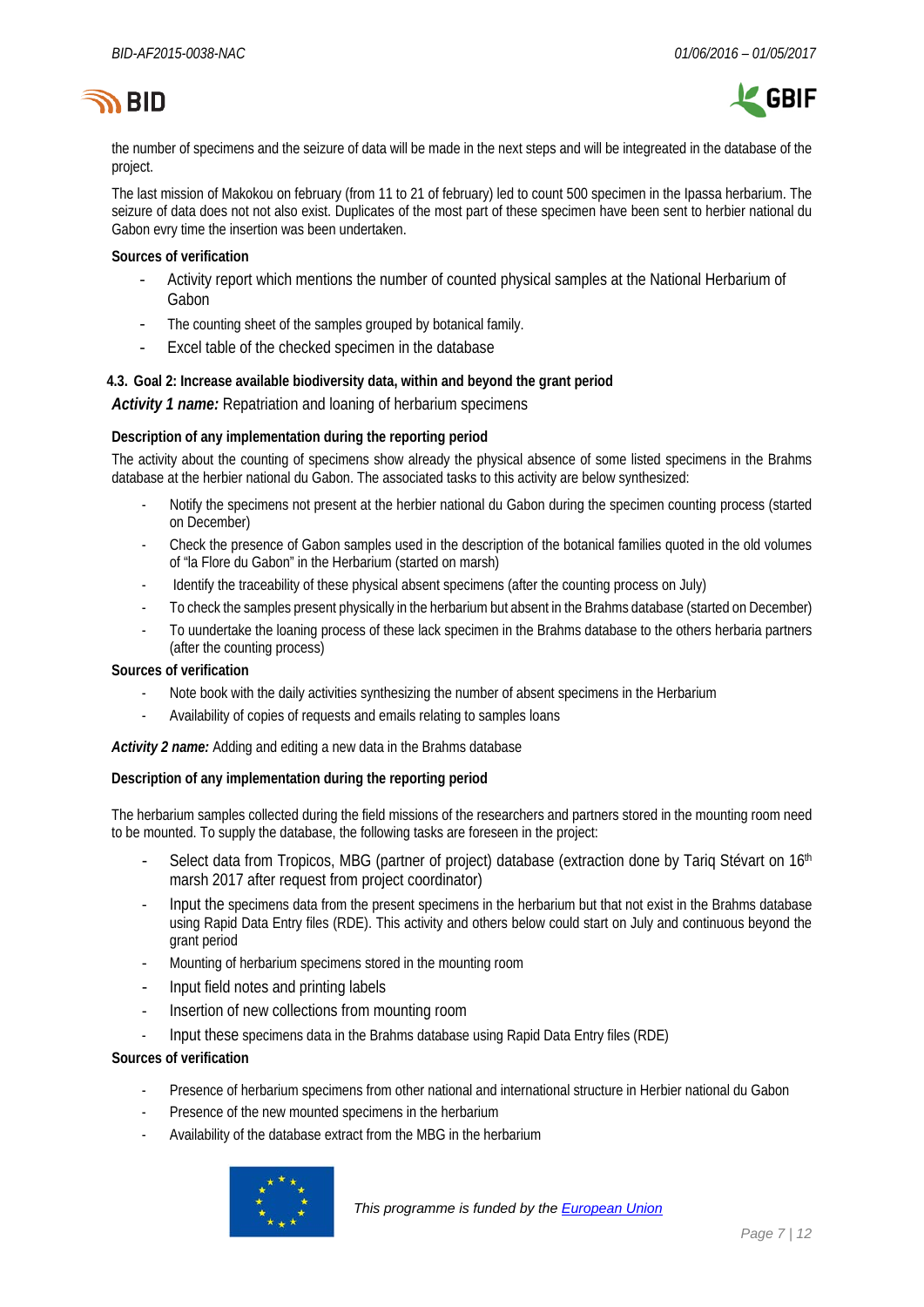



- Increasing of data in the database.

*Activity 3 name***:** Setting up a digital herbarium

The virtual herbarium will not only provide all the information on the herbarium sample (on the screen) but will also give the image of the target species in its natural ecosystem and its distribution on the national territory.

### **Description of any implementation during the reporting period**

- Digitalization of herbarium specimens in the National Herbarium of Gabon and the volumes cited in the Flora of Gabon
- Inserting images of species in the database

#### **Sources of verification**

Existence of digital herbarium

These two activities should be done within the grant period but the loss of the digitalization material during the building fire will carry us to wait the others grants to replace this material and start the steps of digitalization.

#### *Activity 4 name***:** Sustainability of the activities initiated by the project

To ensure the sustainability of these activities beyond the grant period, we will answer to calls for proposals.

#### **Description of any implementation during the reporting period**

We wrote and submitted for example one project (Digitalization for collection management of the National Herbarium of Gabon) to "Sud Expert Plantes Développement Durable" – 4th call for projects (Collections). The general goal of this project is to electronically capture all of the data associated with each specimen (digitalisation) and to initiate the image capture for type and endemic species. The activities of this project are complementary to GBIF project. Some of the activities noted in the goal 2 full proposal relating to the biodiversity data availability, within and beyond the grant period are about:

- Mounting of herbarium specimens stored in the mounting room
- Input field notes and printing labels
- Insertion of new collections from mounting room

The sustainability of these activities can be ensured by the Sud Expert Plante project in this period.

#### **Sources of verification**

The existence of proposal submitted to sud explert plant in the Herbier National du Gabon

#### **4.4. Goal 3: Apply biodversity data in response to naional priorities**

*Activity 1 name:* no progress achieved yet

**Description of any implementation during the reporting period**

**Sources of verification**

*Activity 2 name:* no progress achieved yet

**Description of any implementation during the reporting period**

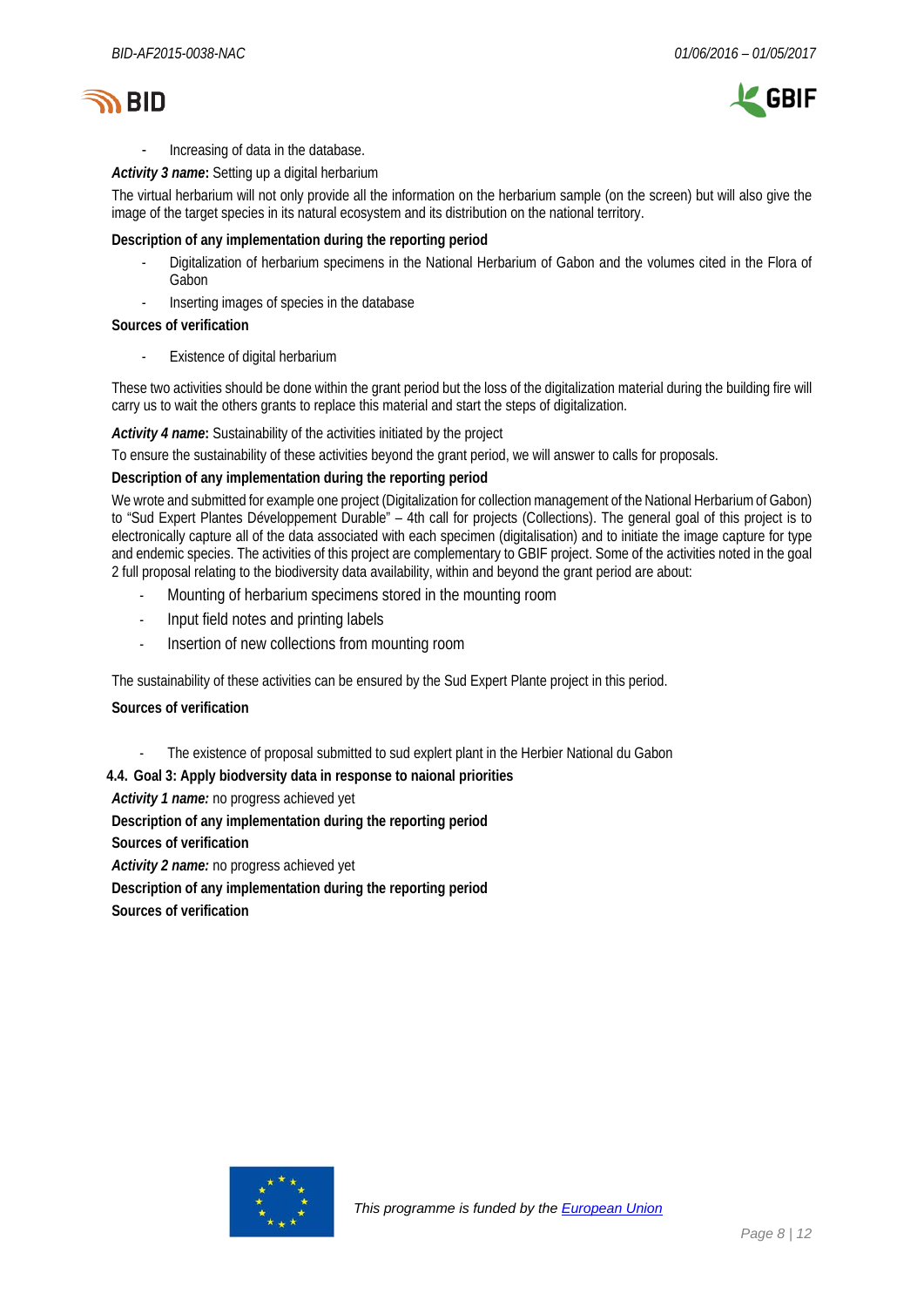# **IN BID**



# **5. Updated calendar for the BID project implementation and evaluation period**

*The calendar should be completed in the same way as in the Full Project Proposal, but should include any expected changes. Provide reasons for any expected changes in section 5.1 'Explanatory Notes'.*

<span id="page-8-0"></span>

| Implementation period (maximum 24 months, starting 1 June 2016 at the earliest) |   |                |                 |   |                         |                |             |                       |            |  |          |         |  |  |  |  |  |                |              |  |  |  |  |  |  |                                                                                                                |
|---------------------------------------------------------------------------------|---|----------------|-----------------|---|-------------------------|----------------|-------------|-----------------------|------------|--|----------|---------|--|--|--|--|--|----------------|--------------|--|--|--|--|--|--|----------------------------------------------------------------------------------------------------------------|
| Implementation period start date and end date<br>(dd/mm/yy)                     |   |                |                 |   |                         |                |             | 01/06/2016-01/12/2018 |            |  |          |         |  |  |  |  |  |                |              |  |  |  |  |  |  |                                                                                                                |
| <b>Activity</b>                                                                 |   | $\overline{2}$ |                 |   | 5                       | 6 <sup>1</sup> | $7^{\circ}$ |                       | $8 \mid 9$ |  |          |         |  |  |  |  |  |                |              |  |  |  |  |  |  | 10   11   12   13   14   15   16   17   18   19   20   21   22   23   24   25   26   27   28   29   30   Notes |
| BID Capacity Enhancement workshop 1                                             |   |                | $\times$ $\mid$ |   |                         |                |             |                       |            |  |          |         |  |  |  |  |  |                |              |  |  |  |  |  |  |                                                                                                                |
| 6-month progress analysis                                                       |   |                |                 |   |                         | χ              |             |                       |            |  |          |         |  |  |  |  |  |                |              |  |  |  |  |  |  |                                                                                                                |
| Mid-term evaluation & reporting                                                 |   |                |                 |   |                         |                |             |                       |            |  | $X \mid$ | $\sf X$ |  |  |  |  |  | $\overline{X}$ | $\mathsf{X}$ |  |  |  |  |  |  |                                                                                                                |
| Workshop of launch of project activities                                        |   |                |                 |   |                         |                |             |                       |            |  |          |         |  |  |  |  |  |                |              |  |  |  |  |  |  |                                                                                                                |
| Mobilization of biodiversity data                                               | Χ | X              |                 |   | $X$ $X$ $X$ $X$ $X$ $X$ |                |             |                       |            |  |          |         |  |  |  |  |  |                |              |  |  |  |  |  |  |                                                                                                                |
| Taxonomic update                                                                | Χ | $X \mid$       | $\times$        |   |                         |                |             |                       |            |  |          |         |  |  |  |  |  |                |              |  |  |  |  |  |  |                                                                                                                |
| Database conception                                                             | X | X              | X               | X |                         |                |             |                       |            |  |          | x x x x |  |  |  |  |  |                |              |  |  |  |  |  |  |                                                                                                                |
| Digitalization of samples and documents                                         |   |                | Χ               |   | $X \times$              | X              |             |                       |            |  |          |         |  |  |  |  |  |                |              |  |  |  |  |  |  |                                                                                                                |
| Supplying of database                                                           | Χ | X              | X               |   | $X$ $X$                 |                |             |                       |            |  |          |         |  |  |  |  |  |                |              |  |  |  |  |  |  |                                                                                                                |

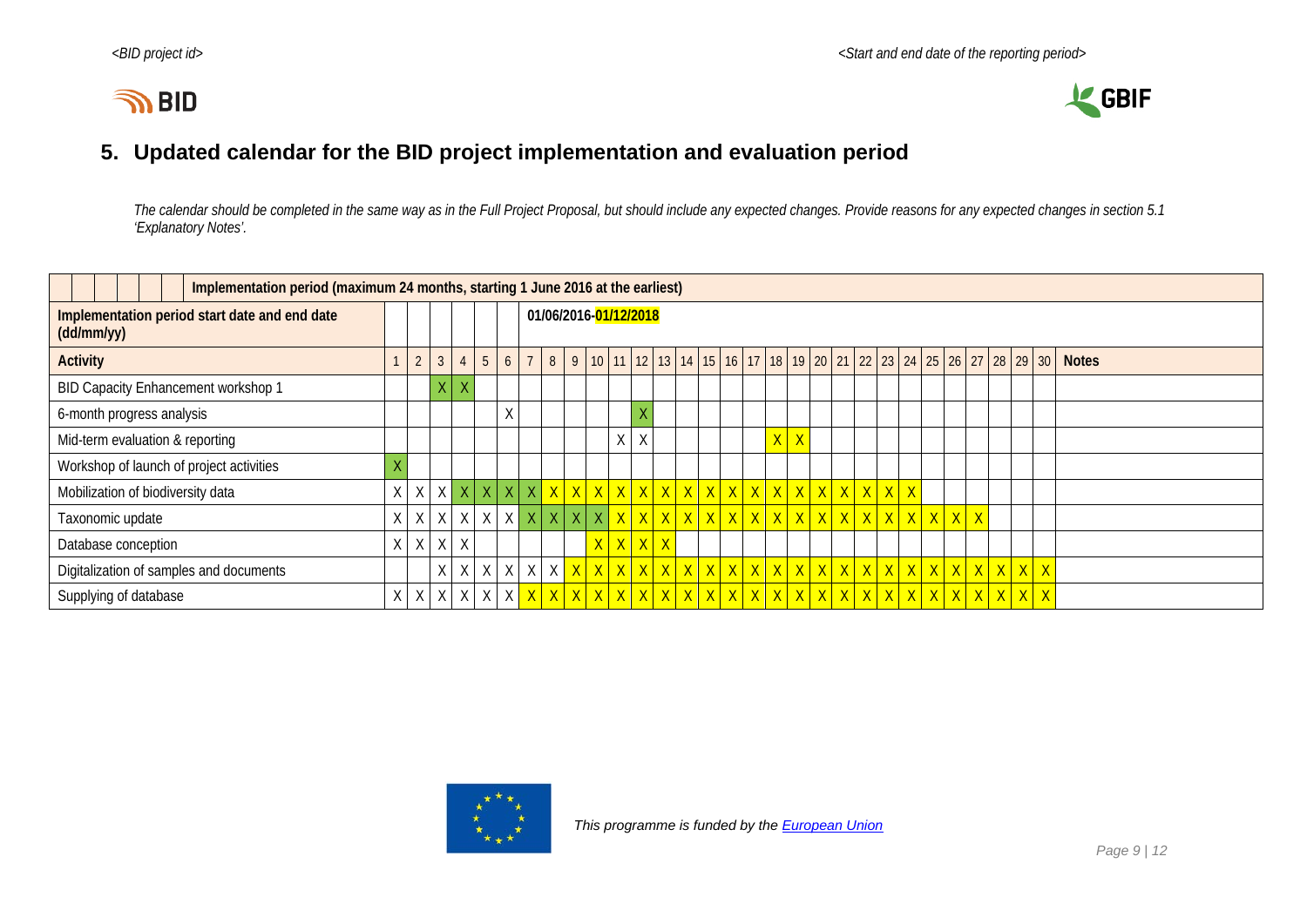| ם RID                                                                       |  |                 |                |              |                |   |                 |                |                                     |  |         |         | <b>GBIF</b>                                                                                                                                                                                                                                                                                   |
|-----------------------------------------------------------------------------|--|-----------------|----------------|--------------|----------------|---|-----------------|----------------|-------------------------------------|--|---------|---------|-----------------------------------------------------------------------------------------------------------------------------------------------------------------------------------------------------------------------------------------------------------------------------------------------|
| Evaluation period (maximum 6 months, ending 31 December 2018 at the latest) |  |                 |                |              |                |   |                 |                |                                     |  |         |         |                                                                                                                                                                                                                                                                                               |
| Evaluation period start date and end date                                   |  |                 |                |              |                |   |                 |                | 01/07/2018- <mark>31/06/2019</mark> |  |         |         |                                                                                                                                                                                                                                                                                               |
| <b>Activity</b>                                                             |  | $2\overline{ }$ | 3 <sup>1</sup> |              |                |   |                 | 8 <sup>1</sup> | 9                                   |  |         |         | <b>Notes</b>                                                                                                                                                                                                                                                                                  |
| Final financial and narrative reporting                                     |  |                 |                |              | V<br>$\lambda$ | X |                 |                |                                     |  |         | $X$ $X$ |                                                                                                                                                                                                                                                                                               |
| Review of activities                                                        |  | X               | X              | $\mathsf{X}$ |                |   | $X$ $X$ $X$ $X$ |                |                                     |  |         |         | This activity will consist in doing the review of scientific activities according to initial overall goals. The<br>different obtained results will then reported in the final document that will presented or sent to the BID<br>administration over the last two months of evaluation period |
| Review of expenses                                                          |  |                 | X              | Χ            |                |   |                 |                |                                     |  | $X$ $X$ |         | The proof of expense for each activity will be reported in the financial document that will also presented<br>over the last two months                                                                                                                                                        |

**5.1. Explanatory notes:** After the destruction of Herbier National du Gabon's building and infrastructure in the aftermaths presidential election on august, we requested to extend our project implementation period by six month. In this case, the timeframe was revised. This request was approved by GBIF. In the new schedule that we offered (yellow box), the activities and the narrative and financial report have been shifted of 6 months. The green boxes are the already implemented activities and their progression

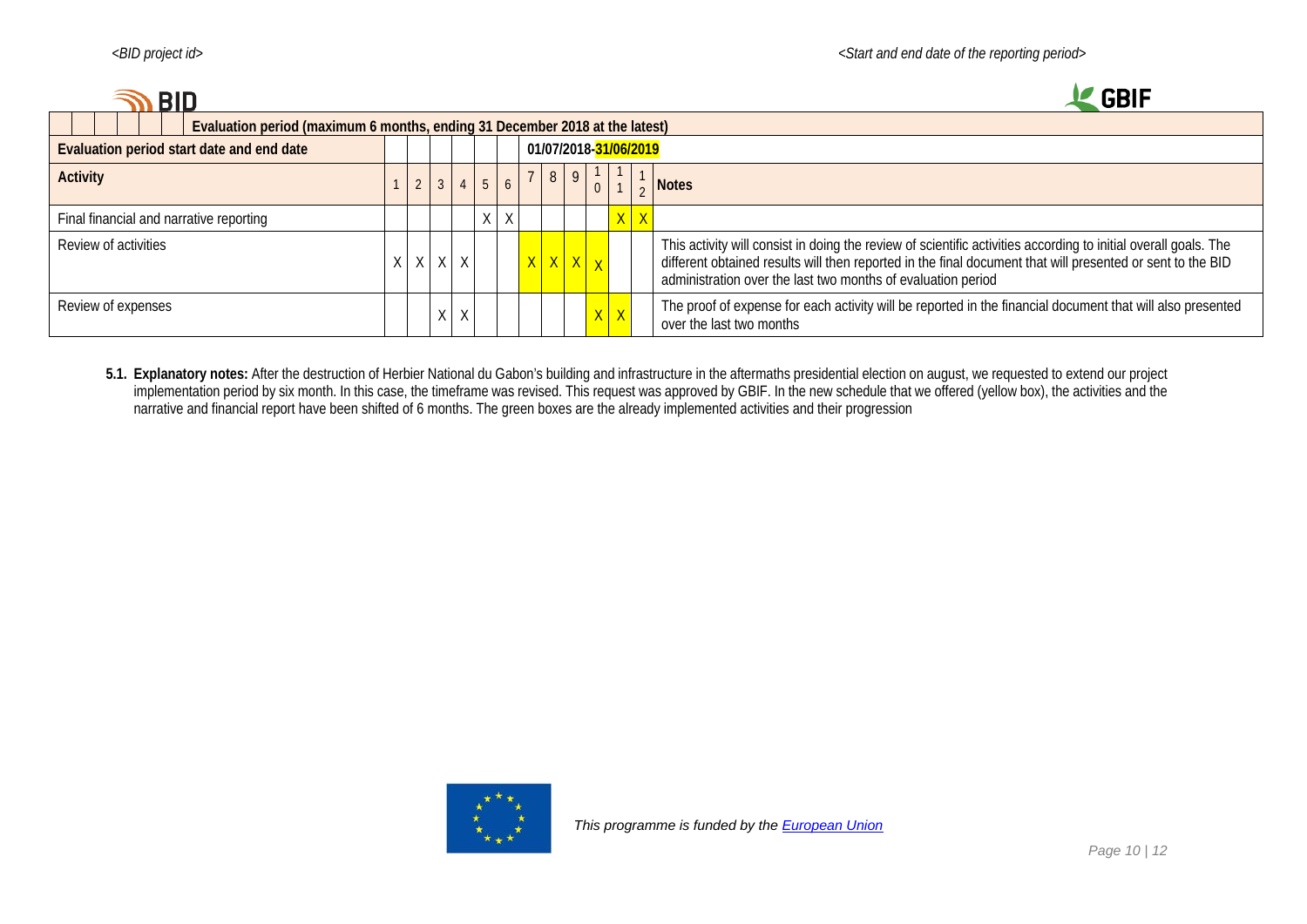



# <span id="page-10-0"></span>**6. Beneficiaries/affiliated entities and other cooperation**

### **6.1. Relationship with project partners**

*Please describe the relationship between your project coordinating team/institution and your project partners, and with any other organisations involved in implementing your BID project.*

The Herbier National du Gabon had identified 4 national: Agence Nationale des Parcs Nationaux (ANPN), Institut de Recherche en Ecologie Tropicale (IRET), Ecole Nationale des Eaux et Forêts (ENEF), l'Université des Sciences et Techniques de Masuku (USTM) and 4 other international partners to lead the project activities. Since his starting, all these partners contribute to the smooth running of the project activities through their logistical, financial and scientific support. During the night of Wednesday 31 August 2016, the Herbier National du Gabon building was looted and burned following the aftermaths presidential elections. This situation resulted in a loss of computer equipment, research equipment, field equipment and furniture. It is thanks to the partnership and good relations with the ANPN that the head of this institution has funded, in collaboration with the director of IPHAMETRA, the transfer of herbarium samples toward the ANPN's premises where the herbarium is now located. Despite this move, the project's activities that had already started in July was remained suspended due to the lack of work equipment lost in the flames. A few months later, the delivery of small equipment (chair, desks, computer) by the ANPN enabled the herbarium to restart the project's activities. The partnership with the Institute of Research in Tropical Ecology (IRET) is very important. Most of the forest inventory data that we digitized were provided by this institution which allowed us to access its field note books and its bibliographic background containing of important data. The visit of the Makokou herbarium last February made it possible to note the lack of digitization of the data of this local herbarium of the IRET. The project proposed to enter these data and integrate them into the project database. The IRET also promised to provide additional future inventory data from its project to establish 300 permanent plots on a national scale in collaboration with the ANPN. This project will therefore enable the regular supply of our database. The Ecole Nationale des Eaux et Forêts (ENEF) has a small Herbarium which we have already visited on november. The digitization of these data will also lead to their integration into the project database.

As far as relations with external partners are concerned, working sessions are often organized with the Nationaal Herbarium Nederland via skype. Recently Jan Wieringa helped us to update our database by installing BRAHMS's new version. An extraction of the database of Naturalis for the gabon had reached us by wi transfer and thanks to which the update was possible. The partnership with the Missouri Botanical of Garden (MBG) has already made it possible to extract from their Tropicos database. The inventory data collected in the framework of the thesis that Tariq frames and the field missions that the MBG organizes each year will also contribute to the supply of the database of the project.

# **6.2. Links to other projects and actions**

*Where applicable, outline any links and synergies you have developed with other actions, e.g. GBIF nodes, other BID funded projects, etc. If your organization has received previous grants in view of strengthening the same target group, to what extent has your BID project been able to build upon/complement the previous project(s) ?*

<span id="page-10-1"></span>The project has not yet developed synergies with other GBIF entities such as nodal points. Gabon is not yet a member of the GBIF and procedures for becoming a member are under way. This is also the first time that our team has benefited from GBIF funding. However, the synergies exist between our IDB project and the others projects of the partners institutions. The project already receives forest inventory data from, for example, IRET and MBG projects. Most of these projects aim to collect data on the ground, which is not foreseen in the activities of BID project. But these data will be integreated in the project database.